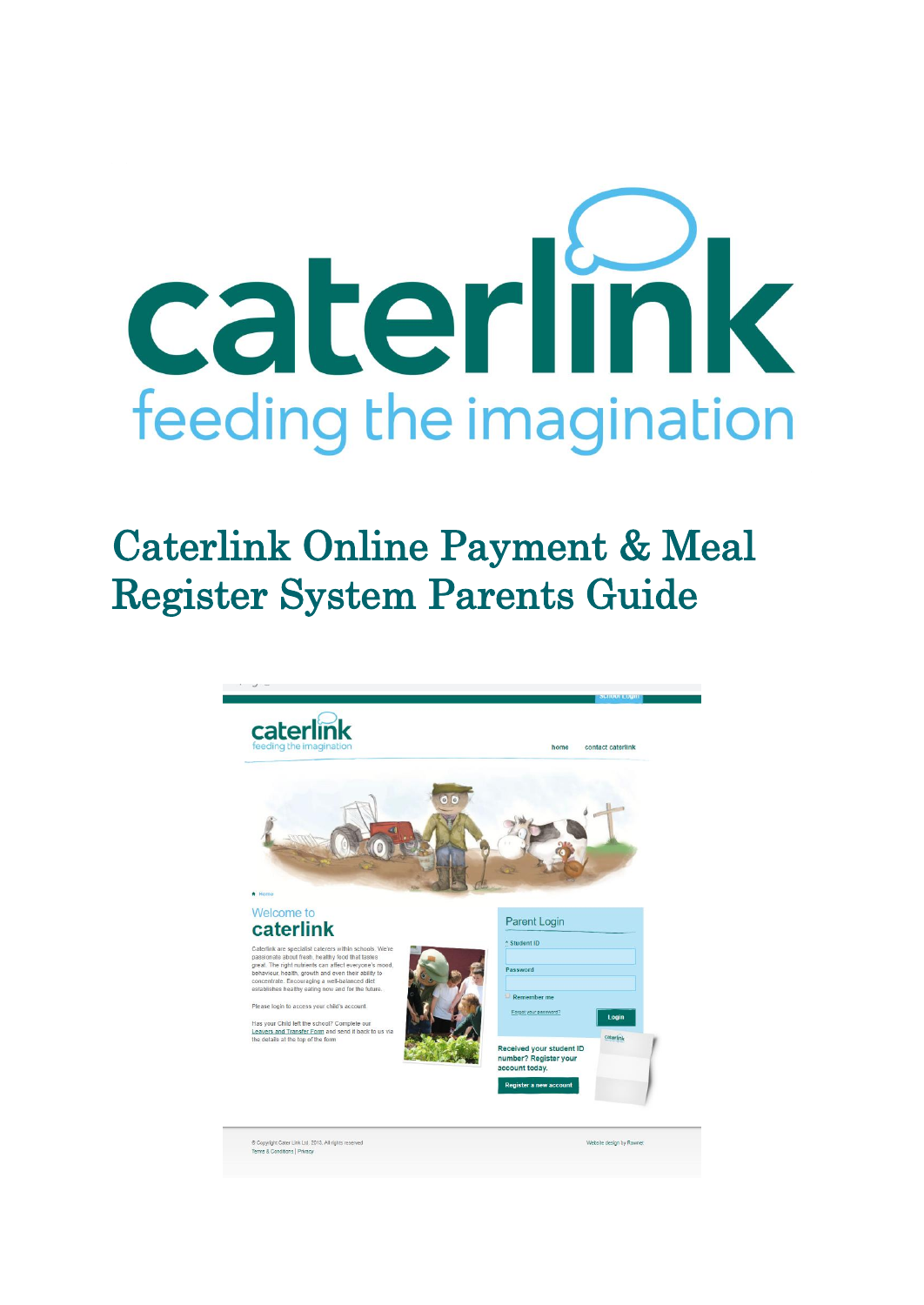### **Introduction**

Caterlink have developed a bespoke online payment and meal recording system designed specifically for Caterlink and your needs.

The aim is to remove cash from all schools, giving parents the ability to pay online at a time convenient to them by debit/credit card, look at meal history and receive low credit warnings, all of which our system achieves.

#### Setting yourself up as a parent

Once a school has been set up with us, the school will give us class lists which we will upload onto our system.

Your child's school will provide you with your child's Student ID number, which you will need to set yourself up as a parent, and each time you login.

The weblink to our portal is[: https://meals.caterlinkltd.co.uk/meals/sign\\_in](https://meals.caterlinkltd.co.uk/meals/sign_in) which takes you to the page below:



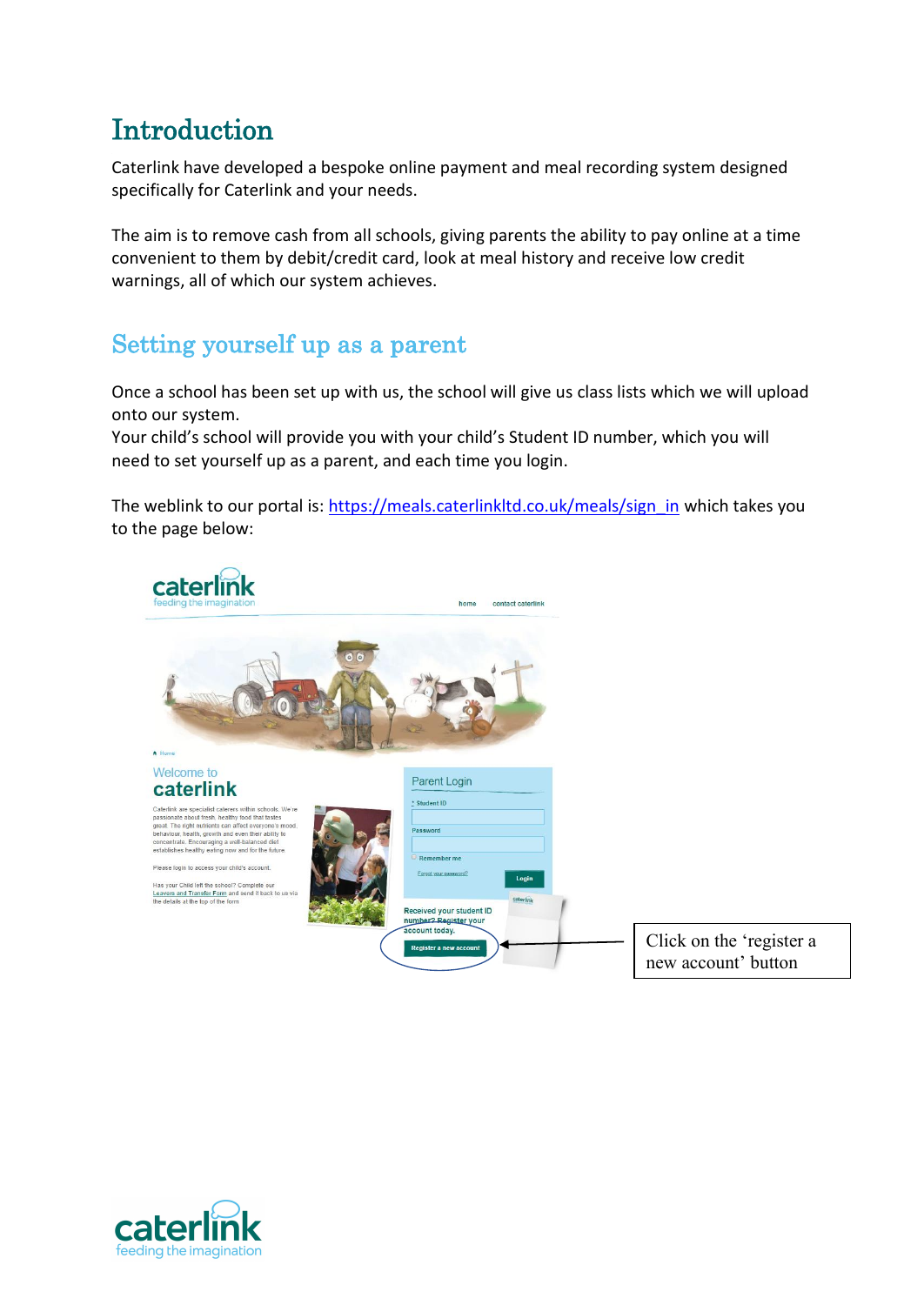You then enter your child's student ID & surname, then click on the submit button. The system will then find your child & their school If your child does not appear, there are 2 reasons:

- They have not been entered to the system, or
- There is already a parent assigned to the child.

If your child's name does not appear, please contact your school office or caterlink head office on [meals@caterlinkltd.co.uk](mailto:meals@caterlinkltd.co.uk) so that it can be investigated for you. There can only be one parent linked to each child.



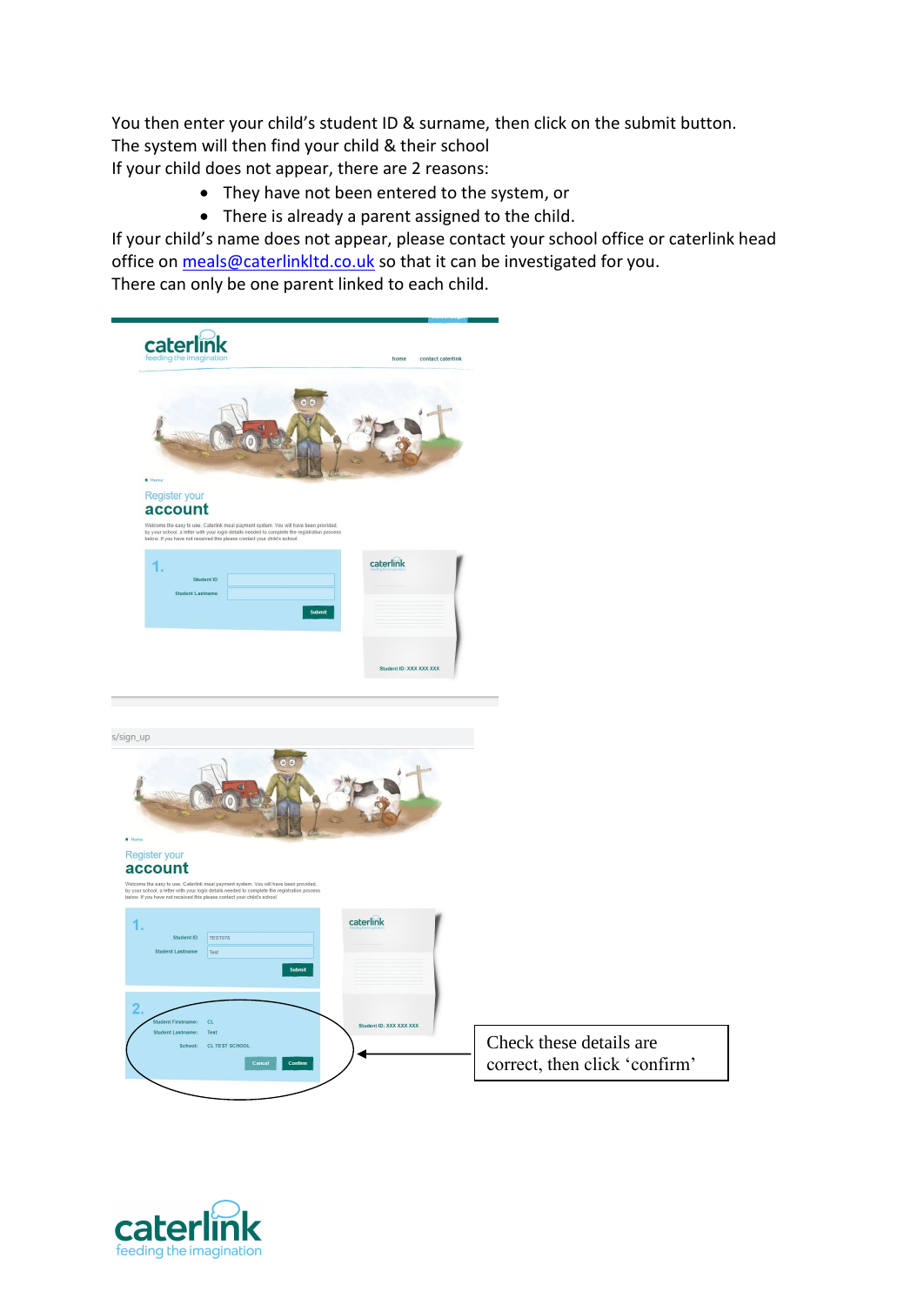You then enter your contact details, set a password & agree to our terms & conditions before clicking the 'sign up' button

| 2.                                                    |                       |         |                         |  |
|-------------------------------------------------------|-----------------------|---------|-------------------------|--|
| <b>Student Firstname:</b>                             | <b>CL</b>             |         |                         |  |
| <b>Student Lastname:</b>                              | Test                  |         |                         |  |
| School:                                               | <b>CL TEST SCHOOL</b> |         | Student ID: XXX XXX XXX |  |
|                                                       |                       |         |                         |  |
|                                                       |                       |         |                         |  |
| 3.                                                    |                       |         |                         |  |
| * Parent/Guardian                                     | <b>CL</b>             |         |                         |  |
| Firstname                                             |                       |         |                         |  |
| * Parent/Guardian<br>Lastname                         | Test                  |         |                         |  |
| * Email Address                                       | meals@wshgroup.co.uk  |         |                         |  |
| House number                                          |                       |         |                         |  |
| <b>Street Address</b>                                 |                       |         |                         |  |
| <b>Address Line 2</b>                                 |                       |         |                         |  |
| City                                                  |                       |         |                         |  |
| County                                                |                       |         |                         |  |
| Postcode                                              |                       |         |                         |  |
| * Password                                            |                       |         |                         |  |
| * Password confirmation                               |                       | 82%     |                         |  |
| I agree to Caterlink's<br><b>Terms and Conditions</b> | <b>Ø I</b> agree      |         |                         |  |
|                                                       |                       | Sign up |                         |  |
|                                                       |                       |         |                         |  |

Now your account is set up, you see the screen below:

| caterl<br>feeding the imagination<br>meal credit payment<br>contact caterlink<br>my account<br>logout                                                                                                                                                                                                            |                                                                                               |
|------------------------------------------------------------------------------------------------------------------------------------------------------------------------------------------------------------------------------------------------------------------------------------------------------------------|-----------------------------------------------------------------------------------------------|
| A Home > Meal credit payment                                                                                                                                                                                                                                                                                     |                                                                                               |
| <b>Meal credit</b><br><b>Student: CL Test</b><br>payment<br>Balance Available: £0.00 (0 meals)<br>School Name: Balliol Lower School Yr R-4<br>Please add or deposit a cash balance for your childs account. Meals will be deducted at<br><b>Parent Name: CL Test</b><br>the current term price of £2.10 per meal |                                                                                               |
| <b>My Account</b><br>Term 1 - Spring 2019<br>01/03/2019 - 22/04/2019<br>Duration: 53 days total<br>Price per meal credit: £2.10                                                                                                                                                                                  | Allows you to view/amend<br>account details and view your<br>child's meals & payments history |
| Please select how much cash you would like to add to your child's account<br>£10.00<br>At the current term price (£2.10) this<br>equates to 4 meals                                                                                                                                                              |                                                                                               |
| Please note:<br>Pay Now<br>A minimum of £10.00 must be loaded at any one time.                                                                                                                                                                                                                                   |                                                                                               |
|                                                                                                                                                                                                                                                                                                                  | Takes you to our secure worldpay<br>connection to make payment                                |

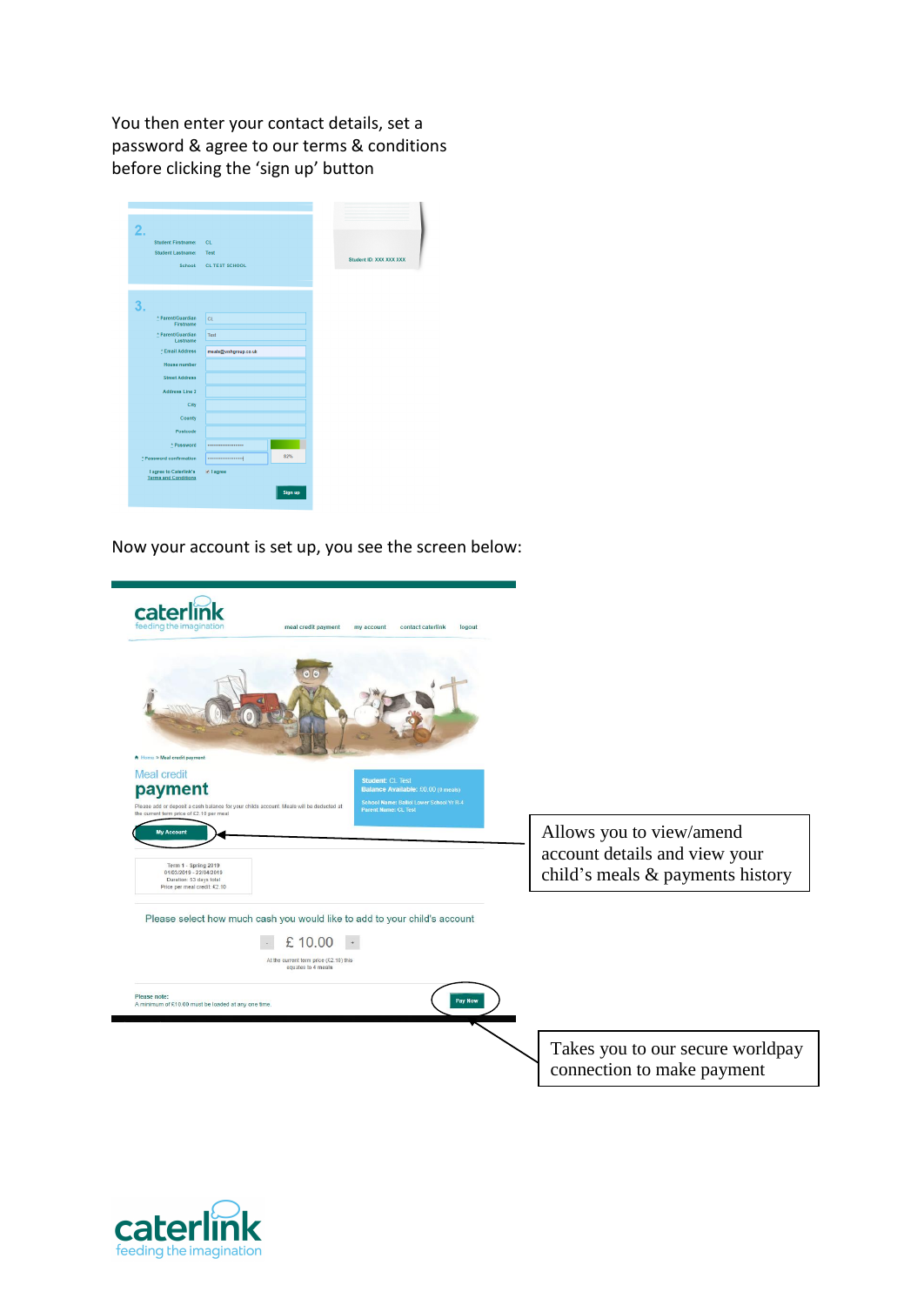#### **Changing the payment amount**

The minimum top up for online transactions is £10, the payment total can be changed by using the + - buttons to the side of the value, or by clicking on the payment amount & overwriting the value.

This is particularly useful to keep your balance an exact number of meals, especially when your child is due to leave the school in the near future.

| Term 1 - Spring 18/19<br>01/01/2019 - 22/04/2019<br>Duration: 115 days total<br>Price per meal credit: £2.10                                        |                                                                   |
|-----------------------------------------------------------------------------------------------------------------------------------------------------|-------------------------------------------------------------------|
| Please select how much cash you would like to add to your child's account                                                                           |                                                                   |
| £10.00<br>At<br>£10.00                                                                                                                              | Change the<br>payment amount<br>his                               |
| Please note:<br>A minimum of £10.00 must be loaded at any one time.                                                                                 | Pay Now                                                           |
|                                                                                                                                                     | <b>Using Caterlink's</b><br>Secure <sup>[]</sup> Payment Provider |
| Term 1 - Spring 18/19<br>01/01/2019 - 22/04/2019<br>Duration: 115 days total<br>Price per meal credit: £2.10                                        |                                                                   |
| Please select how much cash you would like to add to your child's account<br>£10.50<br>At the current term price (£2.10) this<br>equates to 5 meals | Pays for 5 meals<br>$\ddot{}$<br>@ £2.10 each                     |
| Please note:<br>A minimum of £10.00 must be loaded at any one time.                                                                                 | Pay Now                                                           |
|                                                                                                                                                     | Using Caterlink's<br>Secure <sup>D</sup> Payment Provider         |

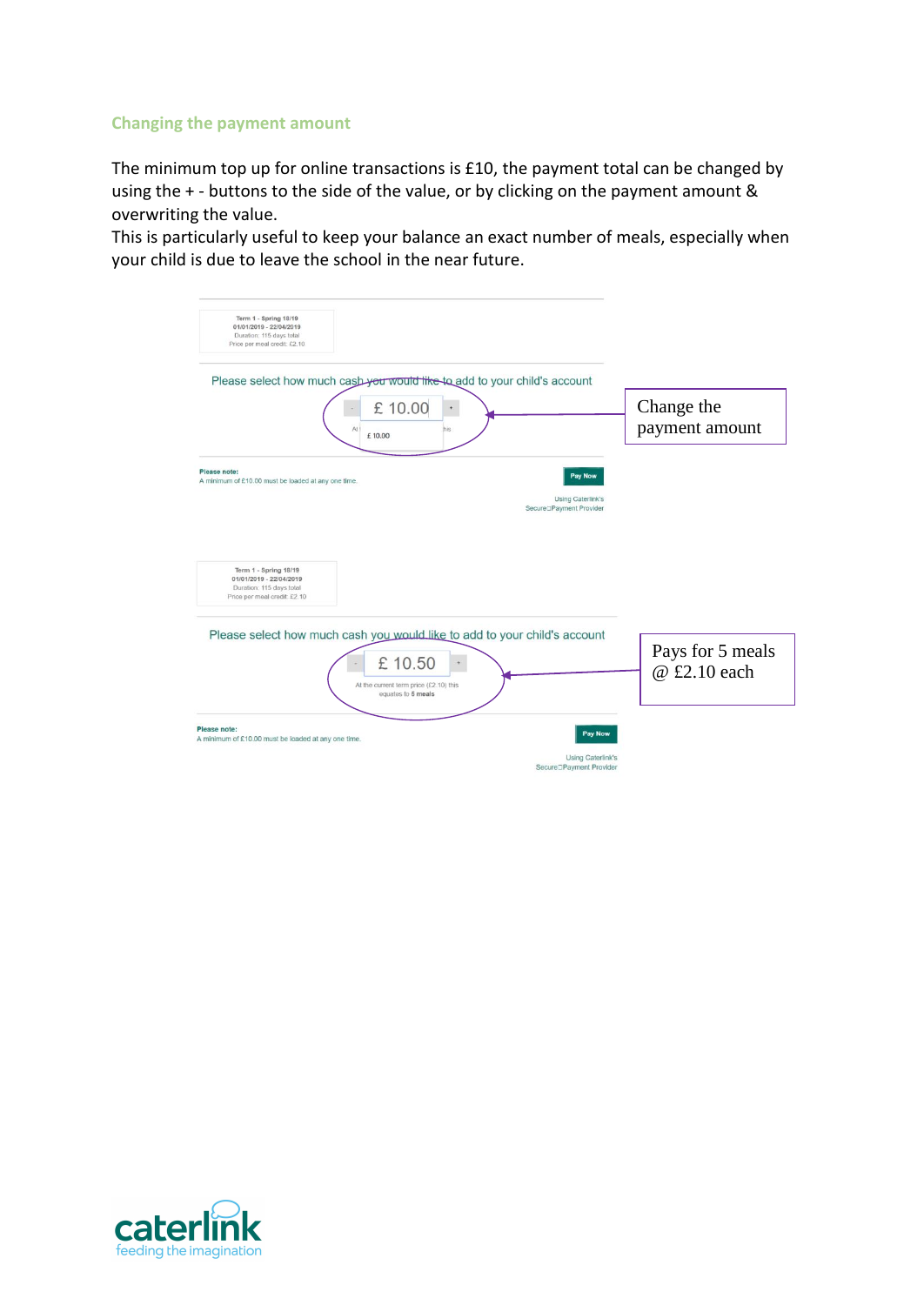The 'my Account' button brings you to the screen below. Use this screen to amend your details and view account history

| You can no longer make meal credit payments                                                |                              |                                                                                                                                    |                                                                                                             |
|--------------------------------------------------------------------------------------------|------------------------------|------------------------------------------------------------------------------------------------------------------------------------|-------------------------------------------------------------------------------------------------------------|
| Edit your<br>account<br>* Parent/Guardian<br><b>Firstname</b>                              | <b>CL</b>                    | <b>Student: CL Test</b><br>Balance Available: £0.00 (0 meals)<br><b>School Name: CL TEST SCHOOL</b><br><b>Parent Name: CL Test</b> |                                                                                                             |
| * Parent/Guardian<br>Lastname<br>* Email Address<br><b>House number</b>                    | Test<br>meals@wshgroup.co.uk | <b>Account History</b><br>View account history                                                                                     |                                                                                                             |
| <b>Street Address</b><br><b>Address Line 2</b><br>City<br>County<br>Postcode<br>* Password |                              | <b>Recent Payments</b><br><b>Cash Payments</b><br>Date<br>Amount<br>No cash payments have been made                                | This shows all activity on your<br>child's account since it was set up<br>(most recent activity at the top) |
| * Password confirmation                                                                    | $0\%$<br><b>Update</b>       | <b>Online Payments</b><br><b>Date</b><br><b>Status</b><br>Amount<br>No online payments have been made                              |                                                                                                             |

If you are having any problems with your account, the 'Contact Caterlink' tab at the top will send an e-mail to the [meals@caterlink.co.uk](mailto:meals@caterlink.co.uk) inbox which is monitored by Caterlink's Reading head office.



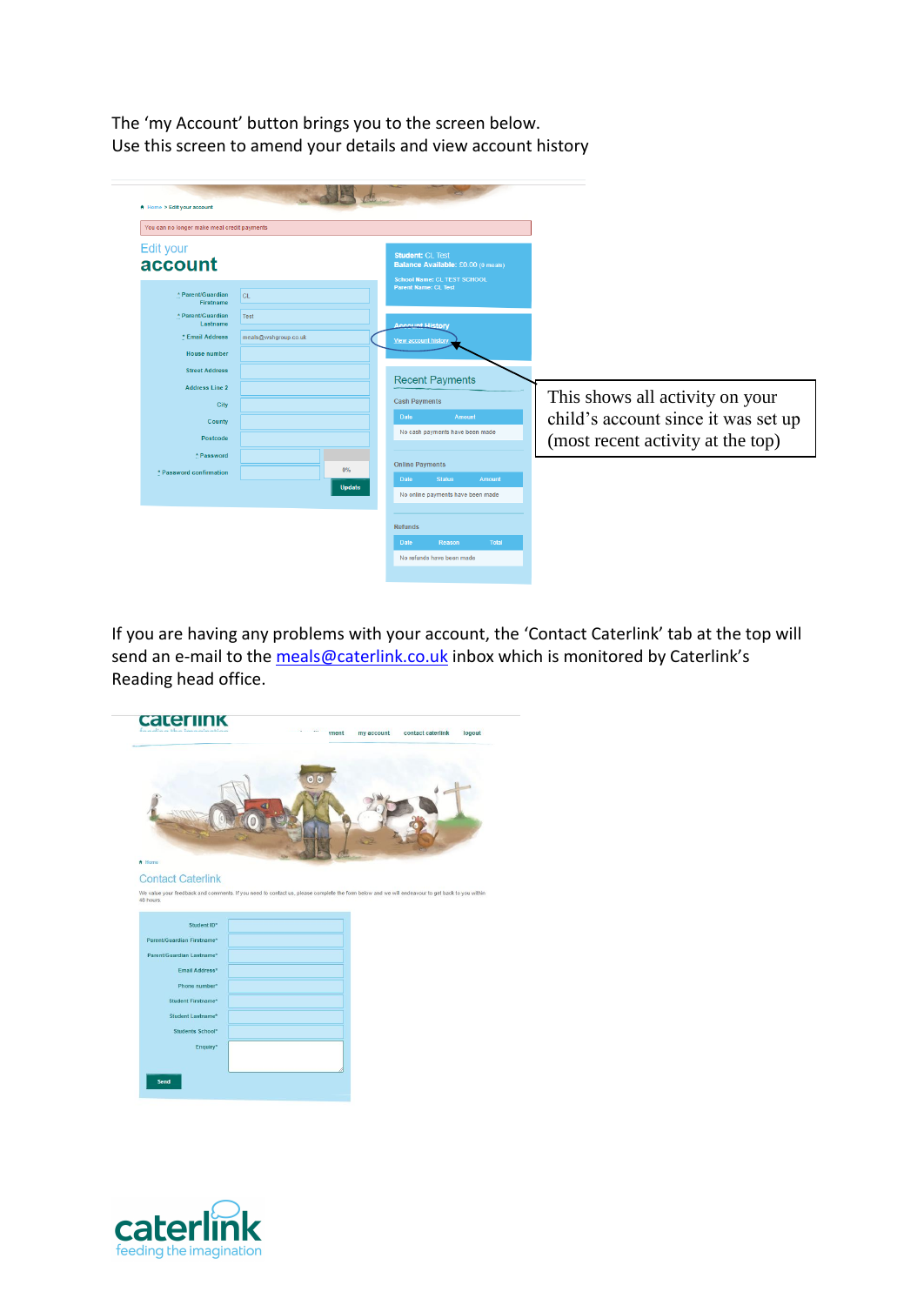## Refunds

On the parents login homepage, you can request a refund of your child's balance when your child leaves the school by following the link to our 'Leavers and transfers form' which can be completed & returned to the [meals@caterlink.co.uk](mailto:meals@caterlink.co.uk) inbox.

This form can also be used to transfer funds from one sibling to another. Refunds are paid by BACS, and are normally processed within a week. Sibling balance transfers should be processed next working day.

|                                                                                            | caterlink                                                                                                                                                                                                                                                                                                                            |
|--------------------------------------------------------------------------------------------|--------------------------------------------------------------------------------------------------------------------------------------------------------------------------------------------------------------------------------------------------------------------------------------------------------------------------------------|
|                                                                                            | feeding the imagination<br><b>Cashless Lunch Refund Form</b>                                                                                                                                                                                                                                                                         |
|                                                                                            |                                                                                                                                                                                                                                                                                                                                      |
| Fax to - Caterlink Itd - 01892 825003                                                      |                                                                                                                                                                                                                                                                                                                                      |
| Post to Caterlink Ltd, Hop House, Lower Green Road, Pembury, Kent, TN2 4HS                 |                                                                                                                                                                                                                                                                                                                                      |
| Email to - meals@caterlinkltd.co.uk                                                        |                                                                                                                                                                                                                                                                                                                                      |
| <b>Childs full name</b>                                                                    |                                                                                                                                                                                                                                                                                                                                      |
| <b>Childs class</b>                                                                        |                                                                                                                                                                                                                                                                                                                                      |
| <b>School Name</b>                                                                         |                                                                                                                                                                                                                                                                                                                                      |
| <b>Reason for Refund</b>                                                                   |                                                                                                                                                                                                                                                                                                                                      |
| <b>Date affective from</b>                                                                 |                                                                                                                                                                                                                                                                                                                                      |
| (last meal taken)                                                                          |                                                                                                                                                                                                                                                                                                                                      |
| <b>Balance transfer-</b>                                                                   |                                                                                                                                                                                                                                                                                                                                      |
| if you wish the funds to be transferred to a<br>sibling in the same school, please provide |                                                                                                                                                                                                                                                                                                                                      |
| Full Name, Class and ID number of pupil                                                    |                                                                                                                                                                                                                                                                                                                                      |
| <b>Contact phone number</b>                                                                |                                                                                                                                                                                                                                                                                                                                      |
| <b>Parent / Guardian contact</b>                                                           |                                                                                                                                                                                                                                                                                                                                      |
| name                                                                                       |                                                                                                                                                                                                                                                                                                                                      |
| Payment be made payable to                                                                 |                                                                                                                                                                                                                                                                                                                                      |
|                                                                                            |                                                                                                                                                                                                                                                                                                                                      |
| <b>Account number</b><br><b>Sort Code</b>                                                  |                                                                                                                                                                                                                                                                                                                                      |
|                                                                                            |                                                                                                                                                                                                                                                                                                                                      |
|                                                                                            |                                                                                                                                                                                                                                                                                                                                      |
| Office use only -                                                                          |                                                                                                                                                                                                                                                                                                                                      |
| Date received -                                                                            |                                                                                                                                                                                                                                                                                                                                      |
| Amount issued - £                                                                          |                                                                                                                                                                                                                                                                                                                                      |
| Date Account closed -                                                                      |                                                                                                                                                                                                                                                                                                                                      |
| Date cheque / BACS / transfer posted -                                                     |                                                                                                                                                                                                                                                                                                                                      |
| Processed by -                                                                             |                                                                                                                                                                                                                                                                                                                                      |
|                                                                                            | Cater Link Limited t. 0118 935 6702 f. 01189 356701 e. info@caterlinkitd.co.uk www.caterlinkitd.co.uk<br>Caterlink" is the trading name of Cater Link Limited a company registered in England and Wales. Registered number: 3732298<br>Registered address: The Waterfront, 300 Thames Valley Park Drive, Reading, Berkshire, RG6 1PT |